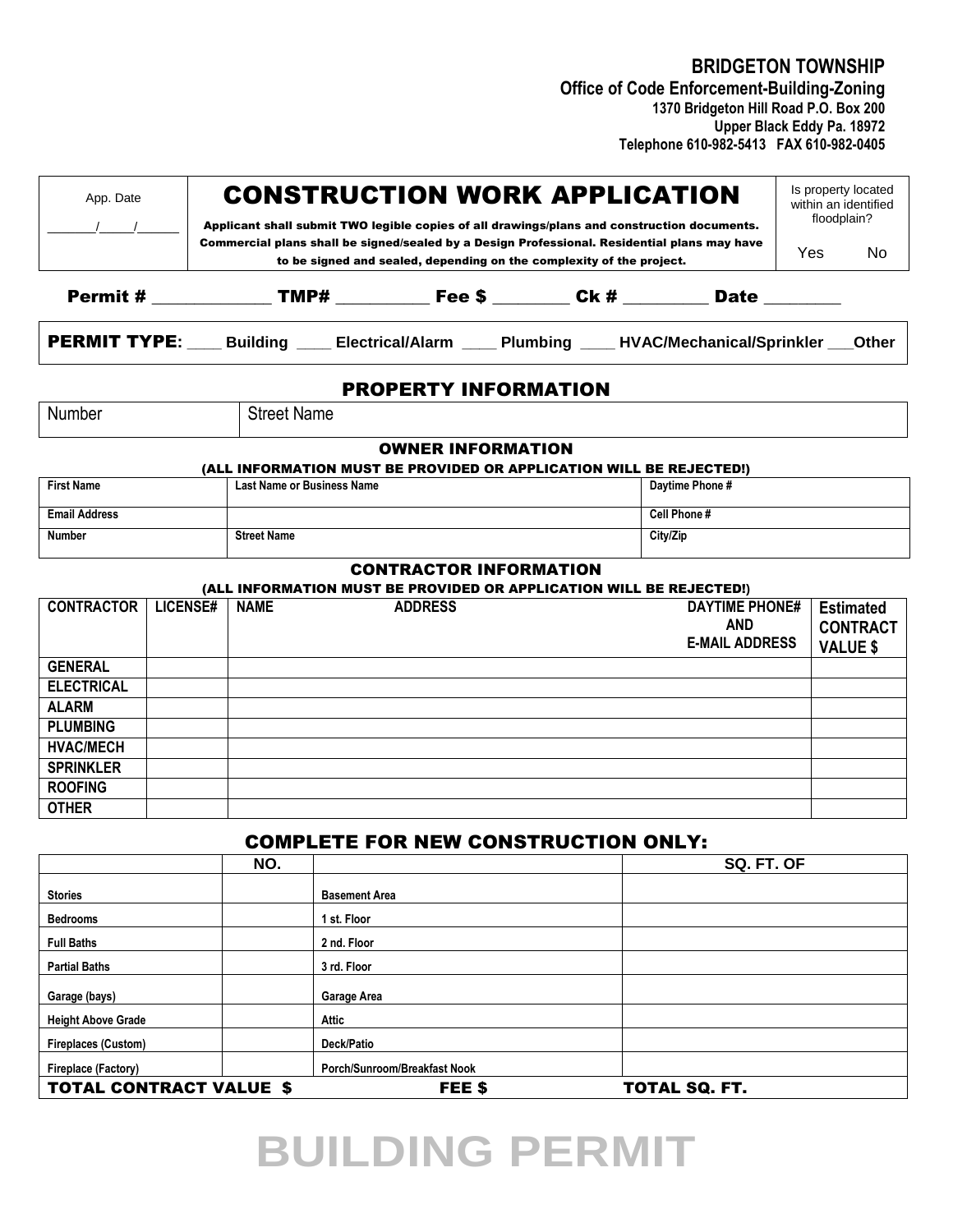## PROPOSED GENERAL CONSTRUCTION WORK

| <b>NEW CONSTRUCTION</b>                                                                                                                                                                                                                                                                                                                                | <b>COMMERCIAL FIT-OUT</b>                                                                                | <b>OFFICE FIT-OUT</b>                                                                             | <b>RETAIL FIT-OUT</b>                                                                                                     |  |  |  |  |  |  |
|--------------------------------------------------------------------------------------------------------------------------------------------------------------------------------------------------------------------------------------------------------------------------------------------------------------------------------------------------------|----------------------------------------------------------------------------------------------------------|---------------------------------------------------------------------------------------------------|---------------------------------------------------------------------------------------------------------------------------|--|--|--|--|--|--|
| <b>ADDITION</b>                                                                                                                                                                                                                                                                                                                                        | <b>ALTERATION</b>                                                                                        | <b>GARAGE</b>                                                                                     | <b>ENCLOSED PORCH</b>                                                                                                     |  |  |  |  |  |  |
| <b>SUNROOM</b>                                                                                                                                                                                                                                                                                                                                         | SUNROOM (WITH HEAT)                                                                                      | $\Box$ DECK                                                                                       | <b>PATIO</b><br>$\mathcal{L}$                                                                                             |  |  |  |  |  |  |
| <b>ROOF OVER Patio/Porch/Deck</b>                                                                                                                                                                                                                                                                                                                      | <b>TINTERIOR DEMOLITION</b>                                                                              | KITCHEN/BATHROOM RENO                                                                             | <b>FINISHED ATTIC</b><br>L                                                                                                |  |  |  |  |  |  |
| <b>FINISHED BASEMENT</b>                                                                                                                                                                                                                                                                                                                               | FINISHED BASEMENT (BEDROOM 2nd means of egress)                                                          |                                                                                                   | <b>TOTAL BLDG DEMOLITION</b>                                                                                              |  |  |  |  |  |  |
| <b>OTHER (Describe)</b>                                                                                                                                                                                                                                                                                                                                |                                                                                                          |                                                                                                   |                                                                                                                           |  |  |  |  |  |  |
|                                                                                                                                                                                                                                                                                                                                                        |                                                                                                          |                                                                                                   |                                                                                                                           |  |  |  |  |  |  |
| Concrete _________ Wood ________<br><b>FRAMING:</b><br>Steel<br>Masonry _________<br>Other                                                                                                                                                                                                                                                             |                                                                                                          |                                                                                                   |                                                                                                                           |  |  |  |  |  |  |
| <b>DETAILED DESCRIPTION OF WORK:</b>                                                                                                                                                                                                                                                                                                                   |                                                                                                          |                                                                                                   |                                                                                                                           |  |  |  |  |  |  |
|                                                                                                                                                                                                                                                                                                                                                        |                                                                                                          |                                                                                                   |                                                                                                                           |  |  |  |  |  |  |
| <b>Construction Type:</b><br>Total Project Sq. Ft.<br><b>CONTRACT VALUE FOR GENERAL CONTRACTOR</b>                                                                                                                                                                                                                                                     |                                                                                                          |                                                                                                   |                                                                                                                           |  |  |  |  |  |  |
| $\Box$ Commercial<br>$\Box$ Residential                                                                                                                                                                                                                                                                                                                | \$                                                                                                       |                                                                                                   |                                                                                                                           |  |  |  |  |  |  |
|                                                                                                                                                                                                                                                                                                                                                        |                                                                                                          |                                                                                                   |                                                                                                                           |  |  |  |  |  |  |
| <b>ELECTRICAL / ALARM</b>                                                                                                                                                                                                                                                                                                                              |                                                                                                          |                                                                                                   |                                                                                                                           |  |  |  |  |  |  |
|                                                                                                                                                                                                                                                                                                                                                        |                                                                                                          |                                                                                                   | ALL electrical permits shall be submitted with two copies of a wiring diagram which has been reviewed and approved by a   |  |  |  |  |  |  |
| third-party electrical underwriter (licensed in the Commonwealth of Pennsylvania) See "Electrical Plan Review/Inspection                                                                                                                                                                                                                               |                                                                                                          |                                                                                                   |                                                                                                                           |  |  |  |  |  |  |
|                                                                                                                                                                                                                                                                                                                                                        | Policy" for more information. Applications submitted without approved wiring diagrams will be rejected!! |                                                                                                   |                                                                                                                           |  |  |  |  |  |  |
| Total Service ______ Amps                                                                                                                                                                                                                                                                                                                              |                                                                                                          |                                                                                                   | No. of Circuits ___ 2-Wire ___ 3-Wire ___ 4-Wire   No. of Services Outlets ______ 110V ______ 220V                        |  |  |  |  |  |  |
| New Service ________ Amps                                                                                                                                                                                                                                                                                                                              | Upgrade Service ________ Amps                                                                            |                                                                                                   |                                                                                                                           |  |  |  |  |  |  |
| <b>DESCRIPTION OF WORK:</b>                                                                                                                                                                                                                                                                                                                            |                                                                                                          |                                                                                                   |                                                                                                                           |  |  |  |  |  |  |
|                                                                                                                                                                                                                                                                                                                                                        |                                                                                                          |                                                                                                   |                                                                                                                           |  |  |  |  |  |  |
|                                                                                                                                                                                                                                                                                                                                                        |                                                                                                          |                                                                                                   |                                                                                                                           |  |  |  |  |  |  |
|                                                                                                                                                                                                                                                                                                                                                        |                                                                                                          |                                                                                                   | This is a partial list of local Third-Party Electrical Underwriters/Inspectors. Bridgeton Township neither endorses these |  |  |  |  |  |  |
|                                                                                                                                                                                                                                                                                                                                                        |                                                                                                          |                                                                                                   | agencies nor recommends them; this list is provided as a convenience to the applicant. Applicants may use any electrical  |  |  |  |  |  |  |
|                                                                                                                                                                                                                                                                                                                                                        | underwriter/inspector that is licensed in the Commonwealth of Pennsylvania.                              |                                                                                                   |                                                                                                                           |  |  |  |  |  |  |
| Bureau Veritas North America (former Atlantic Inland) - (877) 392-9445                                                                                                                                                                                                                                                                                 |                                                                                                          | Code Inspections Inc. - (215) 672-9400                                                            |                                                                                                                           |  |  |  |  |  |  |
| Middle Atlantic Electrical Inspections - (215) 322-2626<br>Municipal Inspection Corp - (215) 673-4434                                                                                                                                                                                                                                                  |                                                                                                          | Middle Department Inspection Agency - (800) 992-6342<br>United Inspection Agency - (215) 542-9977 |                                                                                                                           |  |  |  |  |  |  |
| <b>TOTAL CONTRACT VALUE \$</b>                                                                                                                                                                                                                                                                                                                         |                                                                                                          |                                                                                                   | FEE \$                                                                                                                    |  |  |  |  |  |  |
|                                                                                                                                                                                                                                                                                                                                                        |                                                                                                          |                                                                                                   |                                                                                                                           |  |  |  |  |  |  |
|                                                                                                                                                                                                                                                                                                                                                        | <b>HVAC / MECHANICAL WORK / SPRINKLER</b>                                                                |                                                                                                   |                                                                                                                           |  |  |  |  |  |  |
| Residential System (check one):                                                                                                                                                                                                                                                                                                                        | New<br>Replace                                                                                           | <b>Commercial System(check one):</b>                                                              | New<br>Replace                                                                                                            |  |  |  |  |  |  |
| PROPOSED WORK: (SUBMIT CUT SHEETS FOR ALL NEW EQUIPMENT/DEVICES)                                                                                                                                                                                                                                                                                       |                                                                                                          |                                                                                                   |                                                                                                                           |  |  |  |  |  |  |
|                                                                                                                                                                                                                                                                                                                                                        |                                                                                                          |                                                                                                   |                                                                                                                           |  |  |  |  |  |  |
| NOTE: Heat Load Calculations, prepared by a qualified HVAC professional are required to be submitted for all HVAC system replacements and for any construction work using<br>existing HVAC systems to heat the increased space. These heat load calculations shall be submitted in a format compliant with the ACCA "Manual J." Applications submitted |                                                                                                          |                                                                                                   |                                                                                                                           |  |  |  |  |  |  |
| without load calculations will be rejected!!!                                                                                                                                                                                                                                                                                                          |                                                                                                          |                                                                                                   |                                                                                                                           |  |  |  |  |  |  |
| □ Above ground Tank                                                                                                                                                                                                                                                                                                                                    | <b>Electric Furnace</b><br>gallons                                                                       |                                                                                                   | <b>Roof Top Unit</b>                                                                                                      |  |  |  |  |  |  |
| □ AC Compressor                                                                                                                                                                                                                                                                                                                                        | <b>Exhaust Hood</b><br>⊏                                                                                 |                                                                                                   | <b>Sprinkler System - Alteration</b>                                                                                      |  |  |  |  |  |  |
| $\Box$ Air Cleaner<br>$\Box$ Air Handling                                                                                                                                                                                                                                                                                                              | <b>Electric Furnace</b><br>Г<br><b>Exhaust Hood</b><br>Г                                                 |                                                                                                   | <b>Sprinkler System - New</b><br><b>Stand Pipe</b>                                                                        |  |  |  |  |  |  |
| □ Alarm System - Alteration                                                                                                                                                                                                                                                                                                                            | <b>Fuel Tank</b><br>г                                                                                    | gallons                                                                                           | Stove - Wood/Coal/Pellet                                                                                                  |  |  |  |  |  |  |
| $\Box$ Alarm System - New                                                                                                                                                                                                                                                                                                                              | Fireplace/Fireplace insert                                                                               |                                                                                                   | <b>Underground Tank</b><br>gallons                                                                                        |  |  |  |  |  |  |
| $\square$ Boiler                                                                                                                                                                                                                                                                                                                                       | <b>Forced Air Unit</b>                                                                                   |                                                                                                   | $\Box$ Extension of existing supply/return ducts only                                                                     |  |  |  |  |  |  |
| <b>Coil Unit</b>                                                                                                                                                                                                                                                                                                                                       | <b>Gas/Oil Conversion Unit</b><br>г                                                                      |                                                                                                   | $\Box$ Other                                                                                                              |  |  |  |  |  |  |
| <b>TOTAL CONTRACT VALUE \$</b>                                                                                                                                                                                                                                                                                                                         |                                                                                                          |                                                                                                   | FEE \$                                                                                                                    |  |  |  |  |  |  |

# **BUILDING PERMIT**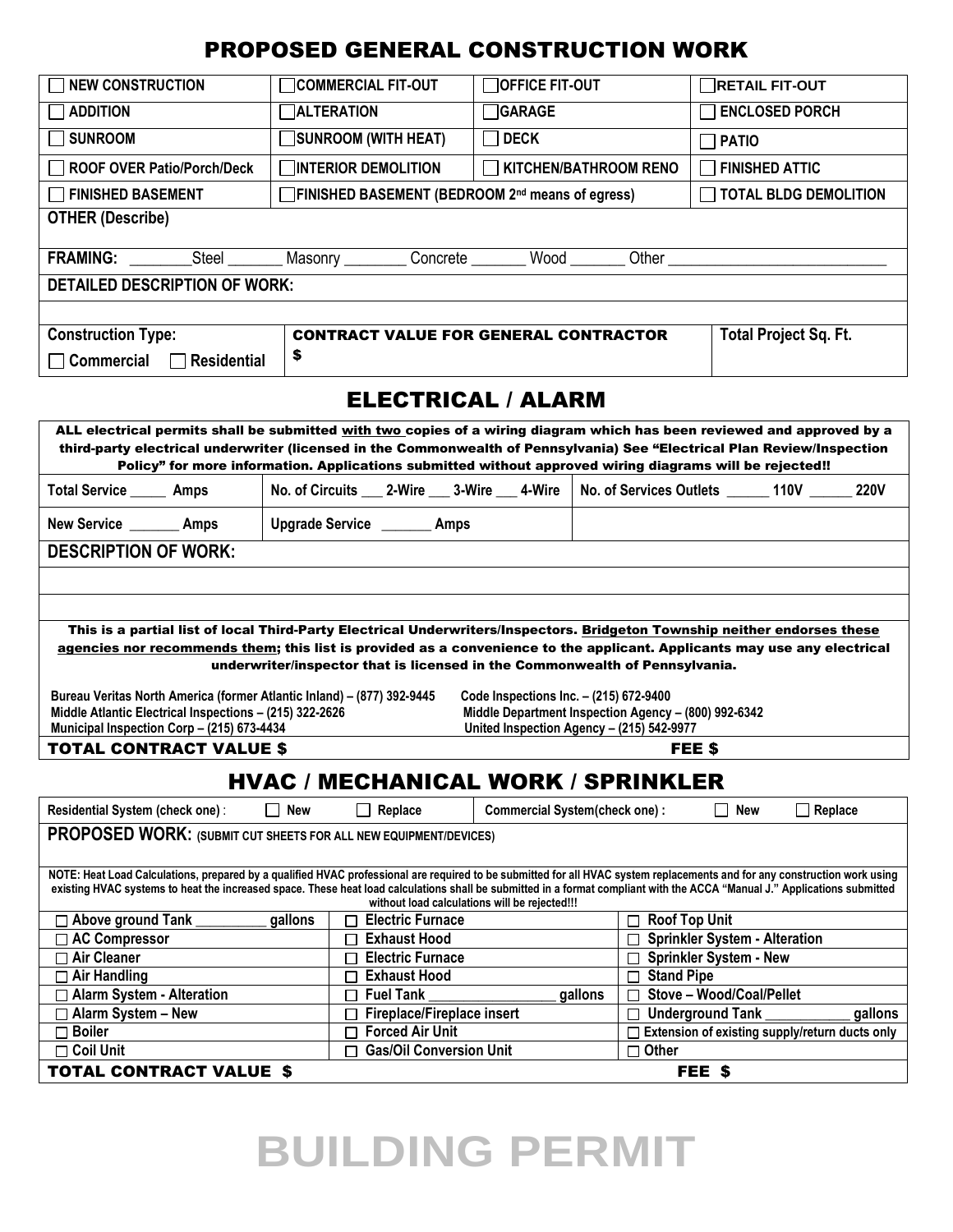### PLUMBING WORK

ENTER THE NUMBER OF FIXTURES BEING INSTALLED OR REPLACED PROVIDE RISER DIAGRAM ON BACK OR SEPARATE SHEET

| <b>FIXTURES:</b>                              | <b>QUANTITIES:</b> |      |          |                 |                |  |  |  |
|-----------------------------------------------|--------------------|------|----------|-----------------|----------------|--|--|--|
|                                               | <b>Basement</b>    | .4ST | $2^{ND}$ | 3 <sup>RD</sup> | $4TH$ OR ABOVE |  |  |  |
| Bath / Tubs / Showers                         |                    |      |          |                 |                |  |  |  |
| <b>Dishwashers</b>                            |                    |      |          |                 |                |  |  |  |
| <b>Drinking fountains</b>                     |                    |      |          |                 |                |  |  |  |
| <b>Ejector pumps</b>                          |                    |      |          |                 |                |  |  |  |
| Floor drains / Floor sinks                    |                    |      |          |                 |                |  |  |  |
| Garbage Disposal / Grease trap / Interceptors |                    |      |          |                 |                |  |  |  |
| <b>Hose bibs</b>                              |                    |      |          |                 |                |  |  |  |
| Water heaters (expansion tank required)       |                    |      |          |                 |                |  |  |  |
| <b>Sewer Vent Replacement</b>                 |                    |      |          |                 |                |  |  |  |
| Sinks / Mop Sinks                             |                    |      |          |                 |                |  |  |  |
| <b>Urinals / Water Closets</b>                |                    |      |          |                 |                |  |  |  |
| <b>Water or Sewer Line</b>                    |                    |      |          |                 |                |  |  |  |
| <b>Water Softener</b>                         |                    |      |          |                 |                |  |  |  |
| Other:                                        |                    |      |          |                 |                |  |  |  |
| <b>TOTAL FIXTURES</b>                         |                    |      |          |                 |                |  |  |  |
| <b>TOTAL CONTRACT VALUE \$</b>                |                    |      |          | FEE \$          |                |  |  |  |

#### NOTE: PERMIT SUBMISSION DOES NOT GRANT "APPROVAL" TO START WORK.

**I agree to comply with all applicable codes, statutes and ordinances and with the conditions of this permit; I understand that the issuance of the permit creates no legal liability, express or implied, on Bridgeton Township; and certify that all the above information is accurate. Permit expires if work is not started in 6 months, not completed in 12 months, or if work is discontinued for 6 months in the judgment of the Township. The Township Inspector, or the Inspector's authorized agent, is authorized to enter the premises for which this permit is sought at all reasonable hours and for any proper purpose to inspect the proposed work. Failure to comply with the above will result in a STOP WORK order.**

#### Owner/Auth. Agent Signature (Print and Sign): Date

### FOR OFFICE USE ONLY:

| <b>TYPE</b>       | <b>NUMBER</b> | <b>PERMIT FEE</b> | <b>TYPE</b>        | <b>NUMBER</b> | <b>PERMIT FEE</b> |  |
|-------------------|---------------|-------------------|--------------------|---------------|-------------------|--|
| <b>BUILDING</b>   |               |                   | <b>SPRINKLER</b>   |               |                   |  |
| <b>ELECTRICAL</b> |               |                   | <b>ALARM</b>       |               |                   |  |
| <b>PLUMBING</b>   |               |                   | USE & OCC          |               |                   |  |
| <b>MECHANICAL</b> |               |                   | <b>ZONING</b>      |               |                   |  |
| <b>ROOF</b>       |               |                   | <b>CURB ESCROW</b> |               |                   |  |
| <b>DEMOLITION</b> |               |                   | PA STATE ACT 13    |               | \$4.00            |  |
| <b>OTHER</b>      |               |                   |                    |               |                   |  |
| <b>SUBTOTAL</b>   |               |                   | <b>SUBTOTAL</b>    |               | <b>TOTAL FEE</b>  |  |

ZONING OFFICIAL **DATE** BUILDING INSPECTOR **DATE** 

**A SITE PLAN SHOWING LOT LINES, EXISTING AND PROPOSED STRUCTURES WITH DIMEMSIONS, EASEMENTS, AND PROPOSED SETBACKS FROM LOT LINES MUST BE SUBMITTED. IT IS RECOMMENDED THAT AN "AS-BUILT" SITE PLAN BE USED IF POSSIBLE. IF A SITE PLAN IS NOT AVAILABLE, PLEASE USE THE NEXT PAGE, OR INDICATE THAT A SEPARATE SITE PLAN IS ATTACHED.** 

\_\_\_\_\_\_\_\_\_\_\_\_\_\_\_\_\_\_\_\_\_\_\_\_\_\_\_\_\_ \_\_\_\_\_\_\_ \_\_\_\_\_\_\_\_\_\_\_\_\_\_\_\_\_\_\_\_\_\_\_\_\_\_\_ \_\_\_\_\_\_\_

# **BUILDING PERMIT**